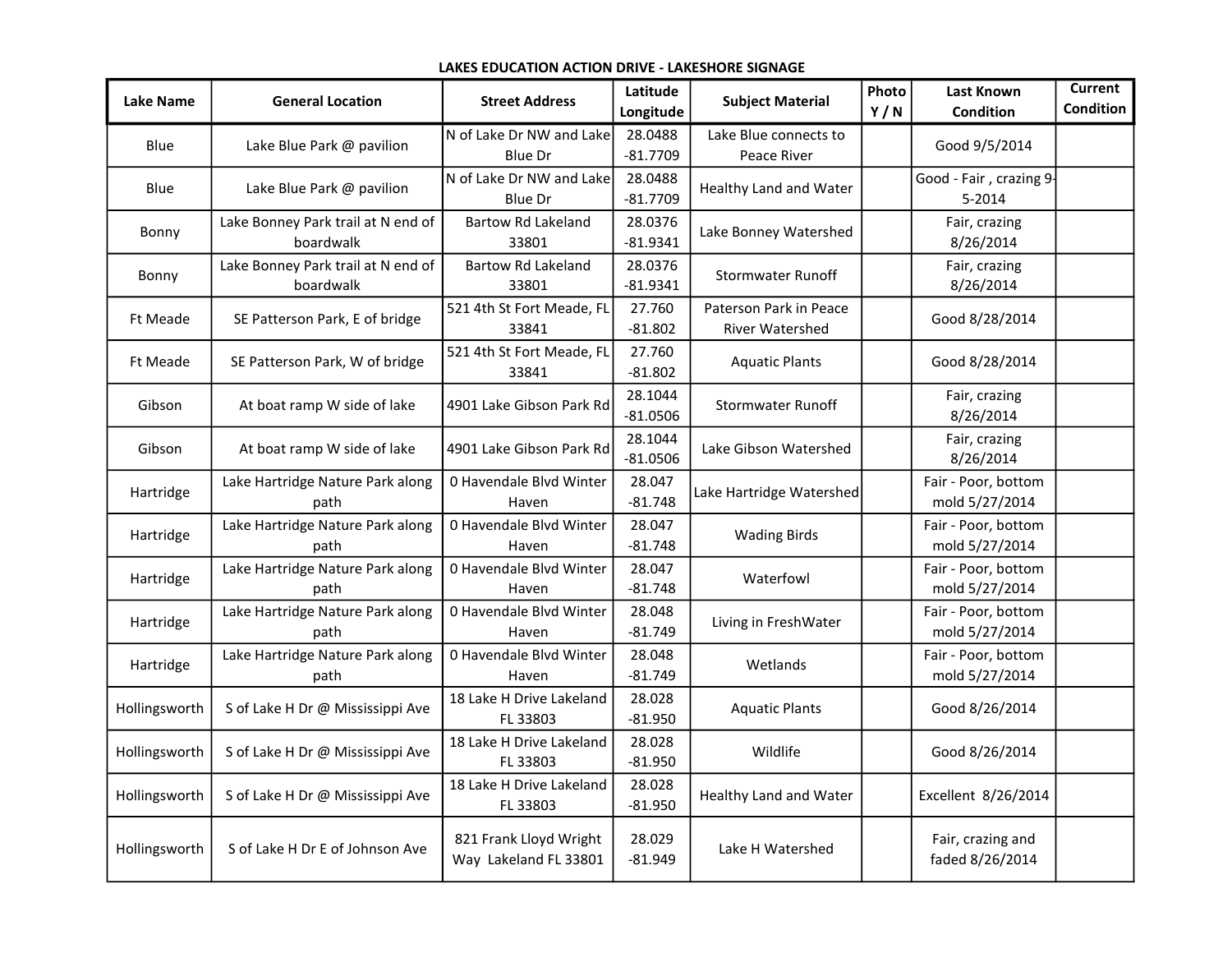| Hollingsworth | S of Lake H Dr E of Johnson Ave                          | 821 Frank Lloyd Wright<br>Way Lakeland FL 33801  | 28.028<br>$-81.949$   | <b>Aquatic Plants</b>          | Excellent 8/26/2014                        |  |
|---------------|----------------------------------------------------------|--------------------------------------------------|-----------------------|--------------------------------|--------------------------------------------|--|
| Hollingsworth | S of Lake H Dr E of Johnson Ave                          | 821 Frank Lloyd Wright<br>Way Lakeland FL 33801  | 28.028<br>$-81.949$   | Wildlife                       | Excellent 8/26/2014                        |  |
| Hollingsworth | S of Lake H Dr E of Johnson Ave                          | 821 Frank Lloyd Wright<br>Way Lakeland FL 33801  | 28.028<br>$-81.949$   | <b>Stormwater Runoff</b>       | Excellent 8/26/2014                        |  |
| Hollingsworth | S of Lake H Dr E of Johnson Ave                          | 821 Frank Lloyd Wright<br>Way Lakeland FL 33801  | 28.0285<br>$-81.9490$ | Welcome to Southern<br>Landing | Excellent 8/26/2014                        |  |
| Howard        | Lake Howard Nature Park N of Lk<br>Howard Dr             | 0 Lake Howard Dr, Winter<br>Haven                | 28.015<br>$-81.748$   | <b>Aquatic Plants</b>          | Good - Fair<br>5/27/2014                   |  |
| Howard        | Lake Howard Nature Park S end of<br>parking lot          | 0 Lake Howard Dr, Winter<br>Haven                | 28.014<br>$-81.747$   | Lake Howard Watershed          | Good - Fair<br>5/27/2014                   |  |
| Howard        | Lake Howard Nature Park S end of<br>parking lot          | 0 Lake Howard Dr, Winter<br>Haven                | 28.014<br>$-81.747$   | Stormwater Project             | Good - Fair<br>5/27/2014                   |  |
| Howard        | Lake Howard Nature Park S end of<br>parking lot          | 0 Lake Howard Dr, Winter<br>Haven                | 28.014<br>$-81.747$   | Wildlife                       | Good - Fair<br>5/27/2014                   |  |
| Howard        | Lake Howard Nature Park S end of<br>Parking Lot          | 0 Lake Howard Dr, Winter<br>Haven                | 28.014<br>$-81.747$   | <b>Aquatic Plants</b>          | Good - Fair<br>5/27/2014                   |  |
| Hunter        | E of Lake Hunter Dr @<br>Cresap St                       | 0 Lake Morton Dr<br>Lakeland FL 33801            | 28.033<br>$-81.962$   | <b>Aquatic Plants</b>          | Fair, crazing<br>8/26/2014                 |  |
| Hunter        | E of Lake Hunter Dr @ Cresap St                          | 0 Lake Morton Dr<br>Lakeland FL 33801            | 28.033<br>$-81.962$   | Wildlife                       | Poor, crazing<br>8/26/2014                 |  |
| Hunter        | At boat ramp north end of lake                           | Sikes Blvd Lakeland 33810                        | 28.036<br>$-81.961$   | <b>Stormwater Runoff</b>       | Poor, crazing<br>8/26/2014                 |  |
| Hunter        | At boat ramp north end of lake                           | Sikes Blvd Lakeland 33810                        | 28.036<br>$-81.961$   | Lake Hunter Watershed          | Poor, crazing<br>8/26/2014                 |  |
| John          | Peterson Park, South side by<br>boardwalk and playground | 3700 Cleveland Heights<br>Blvd Lakeland FL 33803 | 27.9960<br>$-81.9430$ | Healthy Land and Water         | Good, a little mold on<br>bottom 8/26/2014 |  |
| John          | 150ft N of JOHN-1                                        | 3700 Cleveland Heights<br>Blvd Lakeland FL 33803 | 27.9960<br>$-81.9432$ | Lake John Watershed            | Good, a little mold on<br>bottom 8/26/2014 |  |
| Maude         | Lake Maude Nature Park by<br>walkway S of parking area   | 07 th St NW Winter<br>Haven                      | 28.039<br>$-81.718$   | Lake Maude Watershed           | Good 8/22/2014                             |  |
| Maude         | Lake Maude Nature Park next to<br>pier to south          | 07th St NW Winter<br>Haven                       | 28.039<br>$-81.719$   | Living in the Water            | Good 8/22/2014                             |  |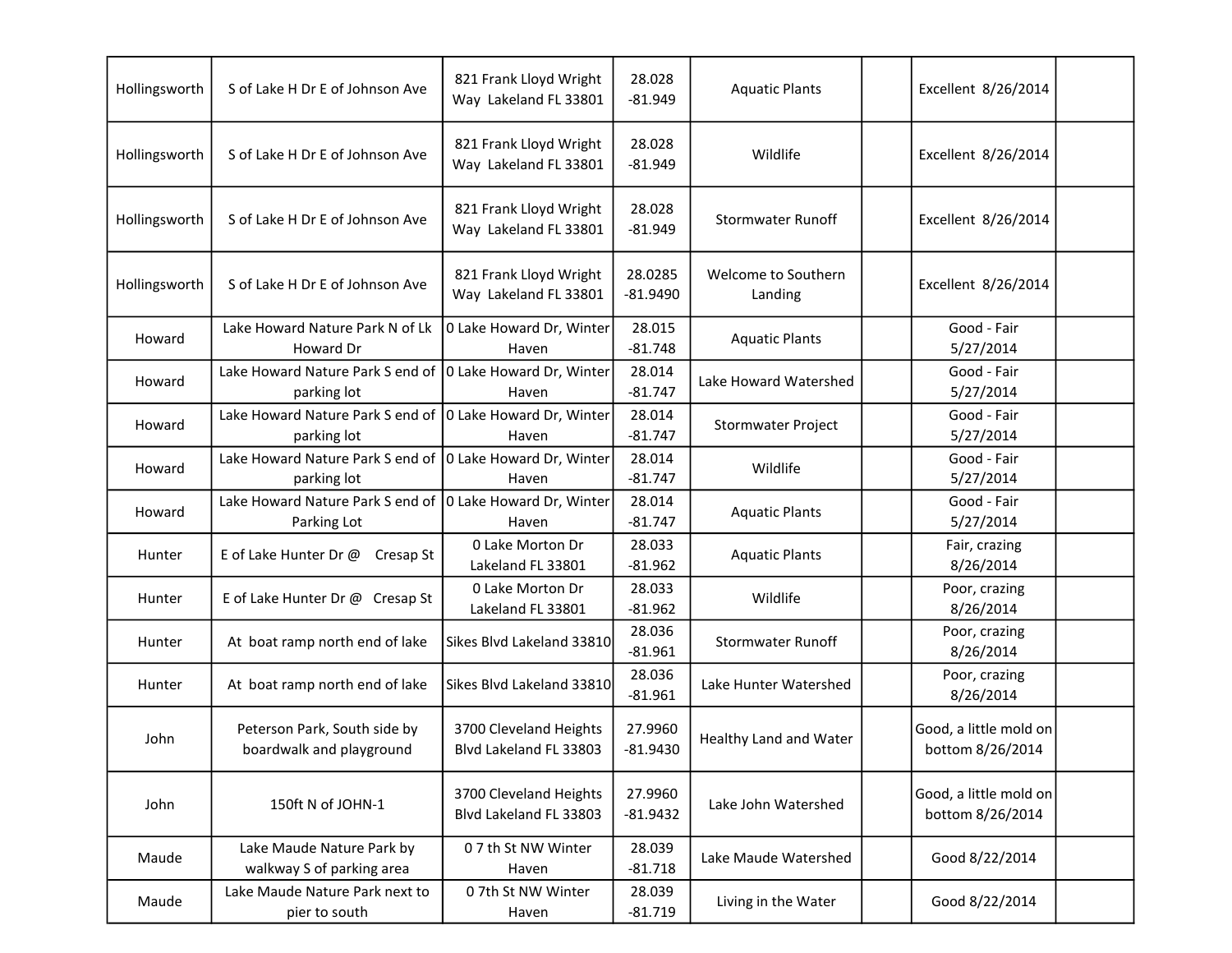| Maude  | Lake Maude Nature Park walkway<br>to north             | 07th St NW Winter<br>Haven                | 28.041<br>$-81.719$   | <b>Wading Birds</b>                    | Good 8/22/2014                         |
|--------|--------------------------------------------------------|-------------------------------------------|-----------------------|----------------------------------------|----------------------------------------|
| Maude  | Lake Maude Nature Park By<br>walkway by swings         | 07th St NW Winter<br>Haven                | 28.051<br>$-81.718$   | Alligators                             | Good 8/22/2014                         |
| Maude  | Lake Maude Nature Park By<br>walkway by swings         | 07th St NW Winter<br>Haven                | 28.051<br>$-81.718$   | Wetlands                               | Good 8/22/2014                         |
| Maude  | Lake Maude Nature Park by north<br>pier                | 07th St NW Winter<br>Haven                | 28.042<br>$-81.720$   | Alligators                             | Poor, broken plexi<br>cover 8/22/2014  |
| Maude  | Lake Maude Nature Park by north<br>pier                | 07th St NW Winter<br>Haven                | 28.042<br>$-81.720$   | Watching Wildlife                      | Fair - Poor, mold or<br>dirt 8/22/2014 |
| Morton | E of Lake Morton Dr @ Palmetto St                      | 0 Lake Morton Dr<br>Lakeland FL 33801     | 28.037<br>$-81.950$   | <b>Birds of Lake Morton</b>            | Excellent 8/26/2014                    |
| Morton | E of Lake Morton Dr @ Palmetto St                      | 0 Lake Morton Dr<br>Lakeland FL 33801     | 28.037<br>$-81.950$   | Healthy Land and Water                 | Excellent 8/26/2014                    |
| Parker | Near Gate 1, N of boat ramp on<br>trail                | 2001 Lakeland Hills<br>Lakeland FL 33801  | 28.0786<br>$-81.9456$ | Healthy Land and Water                 | Good 8/26/2014                         |
| Parker | Near Gate 1, N of boat ramp on<br>trail                | 2001 Lakeland Hills<br>Lakeland FL 33801  | 28.0786<br>$-81.9456$ | Lake Parker Watershed                  | Good 8/26/2014                         |
| Parker | On trail nr Gate 2, N of PARK-1&2                      | 2001 Lakeland Hills<br>Lakeland FL 33801  | 28.0815<br>$-81.9457$ | Wildlife                               | Good 8/26/2014                         |
| Parker | On trail nr Gate 2, N of PARK-1&2                      | 2001 Lakeland Hills<br>Lakeland FL 33801  | 28.0815<br>$-81.9457$ | <b>Aquatic Plants</b>                  | Good 8/26/2014                         |
| Parker | Sertoma Park near boat ramp                            | 1800 E Memorial Blvd<br>Lakeland FL 33803 | 28.0520<br>$-81.9284$ | Lake Parker connects to<br>Peace River | Fair, crazing,<br>scratched 8/26/2014  |
| Shipp  | Lake Shipp Park @ pier                                 | 1651 Lake Shipp Dr,<br>Winter Haven       | 28.001<br>$-81.737$   | <b>Stormwater Runoff</b>               | Good - Fair<br>5/23/2014               |
| Shipp  | Lake Shipp Park @ pier                                 | 1651 Lake Shipp Dr,<br>Winter Haven       | 28.001<br>$-81.737$   | Lake Shipp Watershed                   | Good - Fair<br>5/23/2014               |
| Shipp  | Lake Shipp Park @ pier                                 | 1651 Lake Shipp Dr,<br>Winter Haven       | 28.001<br>$-81.737$   | Wildlife                               | Good - Fair<br>5/23/2014               |
| Shipp  | W.G. Poe Park near pavilion                            | 2403 7th St NW, Winter<br>Haven           | 28.000<br>$-81.737$   | <b>Stormwater Runoff</b>               | Good - Fair<br>5/23/2014               |
| Shipp  | W.G. Poe Park near pavilion                            | 2403 7th St NW, Winter<br>Haven           | 28.000<br>$-81.737$   | Lake Shipp Watershed                   | Good - Fair<br>5/23/2014               |
| Silver | South end Martin Luther King Jr<br>Park N of boat ramp | 0 3rd St NW Winter<br>Haven               | 28.051<br>$-81.731$   | <b>Stormwater Runoff</b>               | Good 8/22/2014                         |
| Silver | South end Martin Luther King Jr<br>Park N of boat ramp | 0 3rd St NW Winter<br>Haven               | 28.051<br>$-81.731$   | Lake Silver Watershed                  | Good 8/22/2014                         |